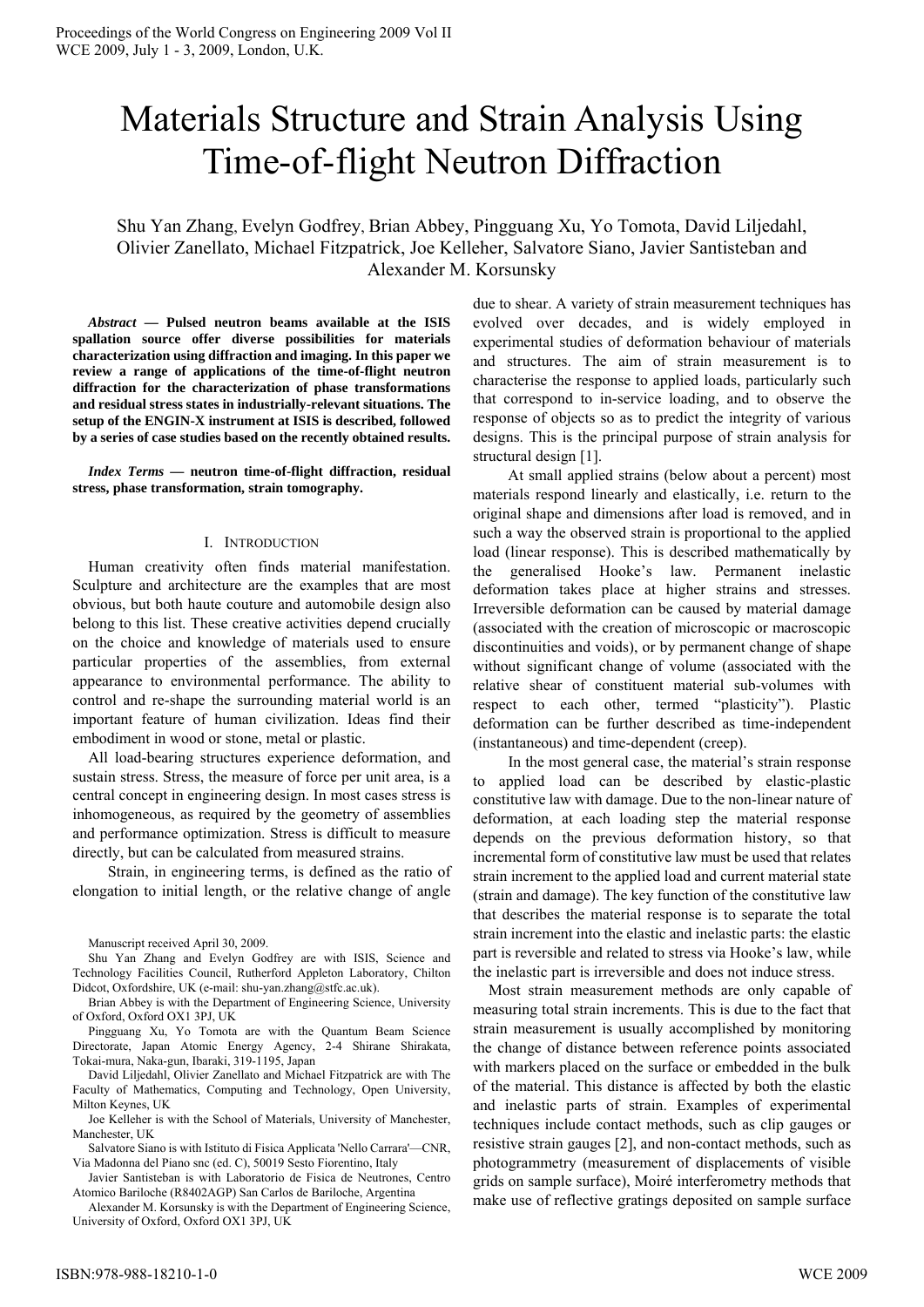# [3], and Digital Image Correlation (DIC) methods [4].

The particular significance of neutron and x-ray diffraction methods is that they offer a direct method of measuring the elastic component of strain deep within crystalline materials through the precise characterisation of the interplanar crystal lattice spacing. In contrast with the other methods mentioned above, diffraction uses the atomic lattice itself as a deformation gauge. This makes the methods sensitive only to elastic strains, as inelastic strain mechanisms do not induce changes in interplanar lattice spacing: plasticity causes lattice plane shear, while damage causes voiding i.e. lattice plane separation (to distances that far exceed the original spacing).

Since stress is directly related to elastic strain, with the knowledge of the material stiffness, diffraction thus provides a highly precise, spatially and directionally resolved means of stress evaluation. Thanks to its stress evaluation capability, diffraction has become an increasingly important tool in engineering. Since most criteria of integrity and failure in structural engineering use stress as the key parameter, diffraction methods have become useful in predicting the durability of components, optimising design and improving performance. The unique non-destructive nature of this measurement technique is particularly beneficial in the context of engineering design, since it allows the evaluation of a variety of structural and deformational parameters inside real components without material removal, or at worst with minimal interference. Further, the combination of rapid data collection with good penetration depths allows in situ, real time, spatially resolved strain measurement (mapping) under the conditions representative of those that might be experienced in service.

The principle of diffraction strain measurement in polycrystalline alloys relies on Bragg's law that establishes the relationship between the average interplanar lattice spacing *d* within the measurement gauge volume:

$$
2d\sin\theta = \lambda \tag{1}
$$

where, λ is the wavelength; *d* is the inter-planar spacing; *Θ* is one half of the angle through which the incident beam is diffracted by a particular family of planes.

When a polycrystalline aggregate deforms elastically, the interplanar spacing within constituent grains changes. Within a set of planes that have similar orientation with respect to the stress direction, the interplanar spacing is similar between one grain and another. This grain-set-specific strain causes observable shifts of powder-like diffraction peaks, i.e. peaks obtained from the superposition of reflections from multiple grains. The average values of lattice spacing extracted from diffraction peak analysis are then compared to the spacing of the same planes measured in an unstressed sample  $d_0$ . Average elastic lattice strain *ε* can be found from the deformed lattice spacing *d* using the fundamental equation:

$$
\varepsilon = \frac{(d - d_0)}{d_0} = \frac{\Delta d}{d_0} \tag{2}
$$

The case studies below represent contributions from different research groups that make use of the neutron diffraction capabilities of ENGIN-X at ISIS. The overview begins with the discussion of the experimental capabilities of the ENGIN-X instrument.

#### II. DESCRIPTION OF THE ENGIN-X INSTRUMENT AT ISIS

The ENGIN-X instrument at ISIS is a world leading neutron diffractometer purpose-built for stress evaluation in the context of materials engineering and research. ENGIN-X is very popular and used extensively by both engineers and materials scientists. Measurements are carried out in collaborative experiments between universities, industry and ISIS to address a wide range of engineering problems: new welding technologies for airframe manufacturing, fatigue crack initiation and propagation in composite materials, thermal cycling of materials used in the power generation industry, the development of strain measurement standards, etc. Because the method is non-destructive and ENGIN-X is able to accommodate large intact objects, archaeological materials scientists, conservators, and technical art historians also find that the instrument provides them with data on metal artefacts that they could not acquire by conventional means. The alternative, traditional methods of microstructure determination require invasive sampling. Because of this, strain and tensile tests for example have in the past very rarely been done on archaeological and historic objects.

ENGIN-X has a sample mounting stage allowing samples weighting up to one tonne to be accurately positioned within the measurement point with the accuracy better than 10 μm. Moving and rotating the sample within the neutron beam allows spatial and directional maps of strain to be built up. With the large sample mounting space, ENGIN-X provides the flexibility for the users to bring their own ancillary devices, such as welding rigs to perform real-time strain measurements during joining. ENGIN-X also has an in situ mountable servo-hydraulic stress rig that can apply up to 100kN tensile or compressive cyclic loads. The rig is equipped with a furnace and a cryogenic chamber that allow the sample to be maintained at temperatures from -200ºC to 1100ºC within normal atmosphere or under inert gas.

With regard to archaeological applications, of course a sample from an actual ancient or historical object cannot be subjected to these conditions. Instead, the chemical composition of metal object first has to be characterised, then replicas produced of the same composition and dimensions (in particular, thickness). The replicas must be formed in the way(s) that the original was likely to be produced, e.g. casting, hammering, fire-welding. The likely manufacturing method of an artefact is normally determined by investigative conservation. The replicas can then be tested under different environments, and the results used to discuss the probably properties of the original object. Diffraction measurements without sample environment can be carried out on the actual artefact, although it is important to have comparative replica measurements too, as all early metal objects are effectively 'unknown' samples, each made individually in the days before industrial standardisation. An art or archaeological object has to be mounted securely, by a conservator, in order for it to be rotated on ENGIN-X during analysis.

The automation of experimental setup for complex shape samples can be addressed via the use of the coordinate measurement machine (CMM), laser scanning inspection arms, a robotic arm and the Virtual Laboratory (SScanSS [5]). The procedure for preparing a complex experiment at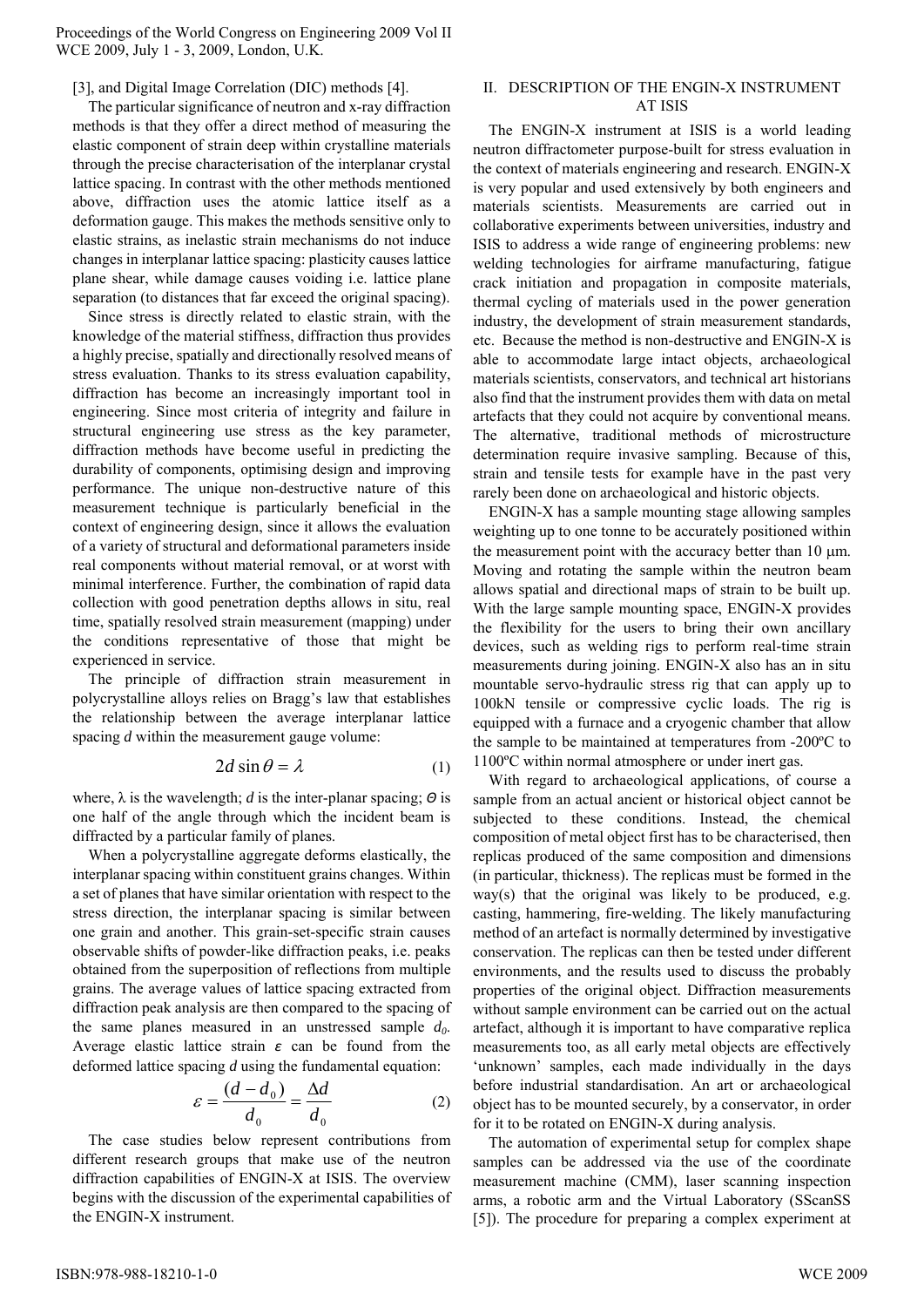ENGIN-X consists of the following steps: 1) generate a 3D model of the sample using the CMM or the laser scanning arm; 2) position the sample on the sample stage using either the positioning table or the robotic arm; 3) locate the sample model in the virtual laboratory using SScanSS and specify the measurement position on the model; 4) carry out the measurement sequence using an automatically generated machine control script.

When the gauge volume is rastered across the sample, then one-, two- or three-dimensional representations of the measured quantities can be created, i.e. the neutron diffraction is used for imaging in the scanning or mapping mode, or for 3D tomographic reconstruction. In the case of strain mapping, the quantity being imaged is not a scalar, nor even a vector, but a second order tensor. This presents interesting challenges both in terms of the elaboration of the reconstruction algorithms, and the representation of the results. A technique referred to as strain tomography [6-7] is being actively developed at present.

Advanced measurement tools achieve greatest utility when they are closely coupled with interpretation and modelling. The design of experiments at ENGIN-X and the interpretation of the data obtained is closely linked to the advanced modelling capabilities of collaborating groups, including such techniques as finite element modelling, discrete dislocation dynamics, and atomistic simulations.

A key interpretation capability at ENGIN-X is the use of diffraction pattern refinement (Rietveld or Pawley) [8], that allows the determination of the average macroscopic elastic strain. The fundamental principle of this approach is model-based matching of the predicted diffraction pattern to the measurement. This kind of inverse problem methodology is effective in many applications. One development of particular relevance to residual stress analysis in engineering structures is the use of inverse eigenstrain methodology [9], a kind of "continuum mechanics Rietveld refinement" for residual stress analysis. It allows the reconstruction of the complete residual stress state on the basis of a finite number of strain measurements at discrete points.

A comprehensive introduction to the neutron strain scanning technique can be found in Hutchings et al.[10]. A description of the state-of-the-art in stress measurement using neutron and synchrotron radiation is contained in Fitzpatrick and Lodini [11]. More information about ENGIN-X can be found in Santisteban *et al.*[12].

Measurement arrangements and experimental studies described below are selected from the wide range of investigations carried out on ENGIN-X over the past year. The selection demonstrates the capabilities of ENGIN-X in a variety of different contexts and areas of research.

# III. CASE STUDY – HIGH TEMPERATURE DEFORMATION-INDUCED FERRITE TRANSFORMATION IN LOW ALLOY STEELS

Ultrafine grained steels are one of the most important research topics because of their good strength-toughness balance, wide potential applications and excellent material recyclability [13-14]. The deformation-induced ferrite transformation is well known as one of the most economical ways to refine the microstructures of modern high strength low alloy steels. The effects of deformation temperature, strain and strain rate on dynamic ferrite transformation during hot deformation have been investigated in the last decade indirectly, whereby the microstructure is examined after interrupting hot deformation at different strains, and quenching deformed specimens [15-16]. However, no direct or quantitative crystallographic data has been reported on the in situ microstructure evolution during hot deformation.

Since neutron beams possess strong penetration ability due to the direct interaction with the atomic nuclei, the neutron diffraction technique is a powerful in situ material characterization tool even for relatively large samples of heavy elements. This property of neutron beams enables us to investigate the microstructure evolution behaviours in a non-destructive way under different environments involving phase transformations [17-18], bulk texture evolution [19], heterogeneous elastic/plastic deformation [20], dynamic recrystallization [21-22], etc. In the case study described here the in situ Time-Of-Flight (TOF) neutron diffraction was applied directly to investigate the dynamic ferrite transformations at a low strain rate during hot deformation at different temperatures, and to clarify the difference in static ferrite transformation and dynamic ferrite transformation



Fig.1 Schematic illustration for the temperature control and hot deformation process [23].



Fig.2 Change in ferrite amount during ferrite transformation [23].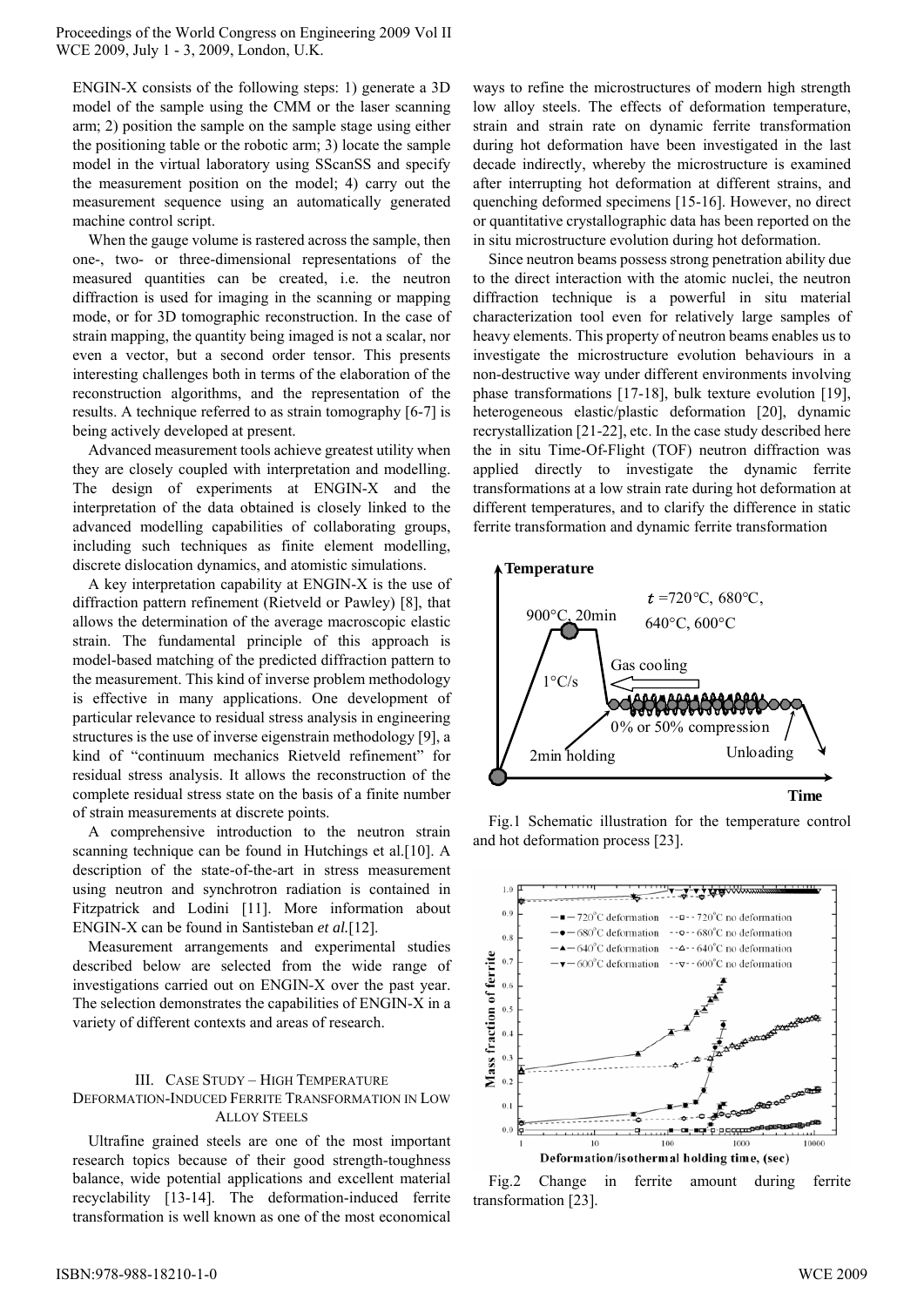The sample material was a low alloy steel (2% Mn and 0.2% C by weight) in the as-quenched condition. The temperature control and the hot deformation processing history are shown in Fig.1. The first sample was heated to 900ºC for 20 minutes (stage 1), and then rapid gas cooling was used to achieve the cooling rate of 1 K s<sup>-1</sup> to the desired temperature, e.g.  $600^{\circ}$ C (stage 2). Finally, the specimen was compressed at the strain rate of  $1 \times 10^{-3}$  s<sup>-1</sup> (stage 3). Diffraction patterns were recorded throughout this processing history. The second sample first followed the same heat treatment procedure (stages 1 and 2), but then in stage 3 the sample was isothermally held without being compressed. Three different samples were subjected to this kind of processing history, with different holding temperatures in stage 3. The ferrite volume fraction was calculated by using the Rietveld method taking into consideration the effect of deformation texture.

 Fig. 2 shows the effect of compressive deformation on the isothermal ferrite transformation at different temperatures. If no hot deformation is applied, the ferrite volume fraction increases gradually with increasing isothermal hold time, and the static ferrite transformation is accelerated evidently by lowering the holding temperature. In the case of hot deformation, it is found that it promotes the ferrite transformation in the dual phase region (600ºC, 640ºC, and 680ºC) as well as in the single phase austenite region (720ºC), i.e. the occurrence of dynamic ferrite transformation has been confirmed at different transformation temperatures. In addition, an interesting phenomenon about the isothermal ferrite transformation is that at the beginning of hot deformation, the accelerating effect of hot deformation on ferrite transformation at 640ºC is more remarkable than that at 680ºC. At the end of hot deformation, the increase in ferrite amount at 640ºC becomes smaller than that at 680ºC.

Such changes in the dynamic ferrite transformation kinetics are believed to be related to the carbon concentration and the volume fraction of austenite, the transformation driving force, and the heterogeneity of plastic deformation. In order to achieve clearer understanding, dynamic crystallographic orientation analysis during hot deformation was thought to be necessary. Orientation analysis based on the inverse pole figure showed that the  ${110} \le 001$  and {001}<110> preferred orientations of austenite and ferrite grains, respectively, is gradually formed during hot deformation, and that the austenite grains of the  ${110}$  <001> orientation preferentially transform to ferrite. The observed decrease in the transformation rate at 640ºC at higher strain is mostly related to the fact that carbon enrichment of the austenite leads to its hardening, so that the amount of plastic deformation in austenite is decreased, and the above effect is attenuated.

The case study considered above demonstrates how the exceptional capabilities of ENGIN-X allow extensive characterisation of the complex material system in situ during thermo-mechanical processing. TOF neutron diffraction was found to be particularly well-suited for simultaneous analysis of quantitative phase composition and preferred orientation (texture), and also their evolution. This combination provided the basis for developing improved insight into a material of great importance to applications and industry.

### IV. CASE STUDY– ANALYSIS OF RESIDUAL STRESSES AT CRUISING ALTITUDE TEMPERATURE IN HYBRID AEROSPACE **STRUCTURES**

Until recently, there has been a little capability for in situ diffraction studies of mechanical behaviour at temperatures below ambient [24]. Due to the recent marked progress in cryogenic technologies, there has been a growing demand for investigations of material mechanical behaviour at cryogenic temperatures. Applications include cryogenic texture processing of zirconium nuclear alloys, strain sensitivity of superconducting magnet wires, cryogenic structural steels and low temperature shape memory alloys for space applications. To address this area, a novel cryogenic experimental device has been developed and implemented on ENGIN-X, consisting of a vacuum chamber with cooling provided by a closed cycle refrigerator (CCRs) down to −200ºC in samples under applied loads of up to 100kN [25]. In the case study described here, the measurement was at -50ºC, the temperature representative of the cruising altitude conditions for large civil aircraft, to investigate the adhesively bonded reinforcement in order to improve the damage tolerance characteristics of hybrid aerospace structures.



Fig. 3 Residual stress in the CT(S) 3.5 mm below the bonded interface

New designs of integral metallic structures for aircraft will lack the inherent 'crack stopping' features as bolting and riveting is replaced by welding technologies. New methods to ensure the fatigue damage tolerance of such structures include the bonding of selective reinforcement patches to act as crack retarders. Crack retarders have been shown to be effective, but the mismatch of coefficient of thermal expansion between the reinforcement and the aluminium skin causes tensile residual stresses in the metal parts which might decrease the overall fatigue resistance.

The specimen analysed in this work was an aluminium alloy compact tension (CT) specimen. The specimen was adhesively reinforced with a 2-mm-thick titanium strap. The adhesive was cured at 120ºC. The measurements at ENGIN-X were carried out both at room temperature and at  $-50^{\circ}$ C. For the measurement at  $-50^{\circ}$ C the specimen was placed in a cryochamber on top of the positioner table. The residual strain in the specimen was also modelled with an elastic finite element representation of the specimen.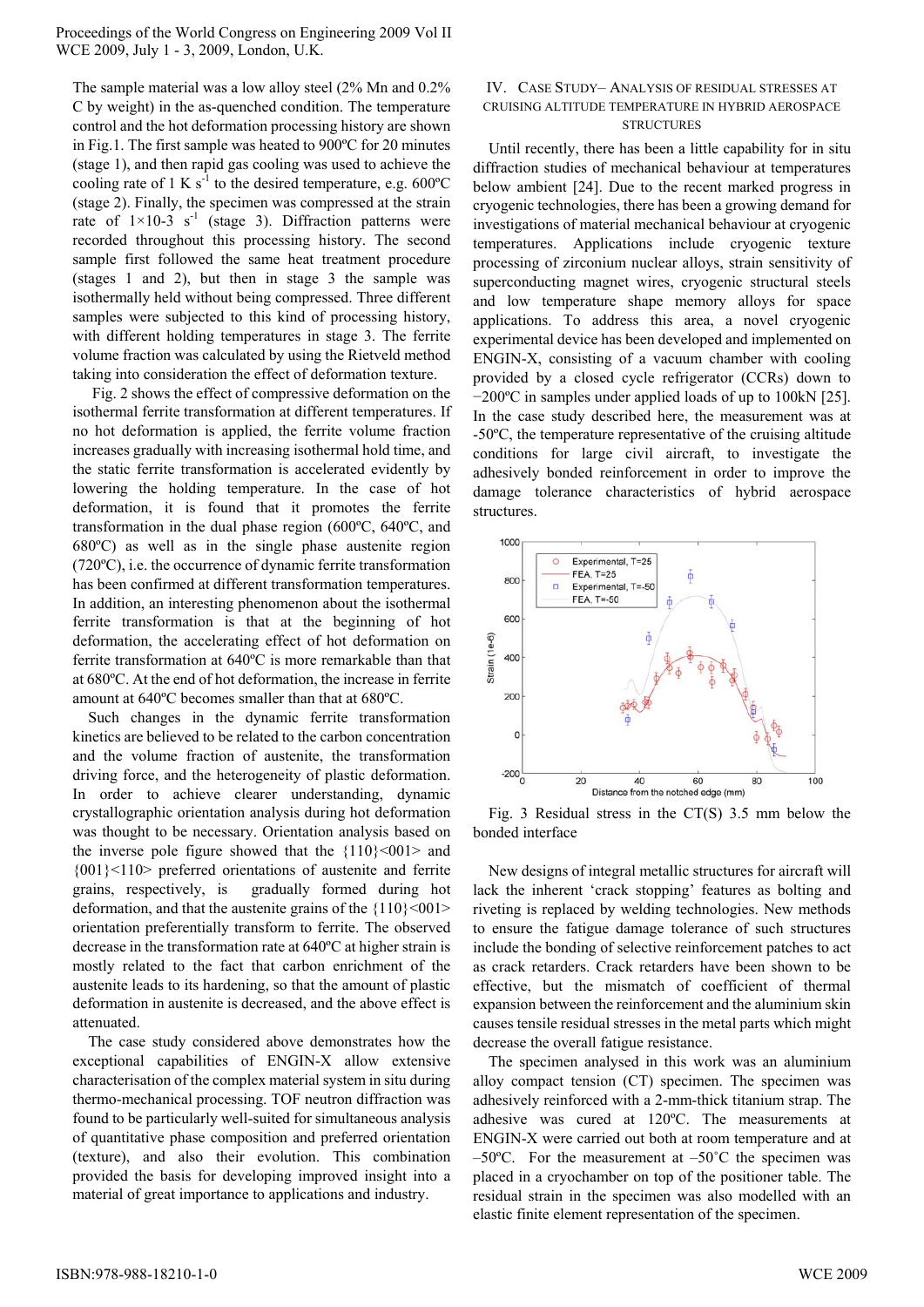The measurement and modelling results of the strain in the direction of the notch can be seen in Fig 3. It was found that linear model could accurately be used to assess the residual stresses at both room temperature and at –50ºC. The residual stresses were found to be about 40 MPa at room temperature and about 70 MPa at –50ºC. ENGIN-X has once again proved to be an excellent tool in the assessments of new material concepts. Further details of this work can be found elsewhere [26].

# V. CASE STUDY – THE INFLUENCE OF WELDING PROCEDURES ON RESIDUAL STRESS STATES

Welding is an important industrial joining process, and over the years many different "flavours" of this method have been proposed. During the welding process, the joint undergoes a complex thermomechanical cycle during cooling. Of particular concern is the formation of tensile residual stress in the weld, which results mainly from thermal contraction as the filler metal cools and hardens. Where several passes are made, a pass may partially relieve the stress in previous passes, creating a complex stress state.



Fig. 4: Strain in the longitudinal direction of a conventional austenitic steel weld made with 5 passes and a similar weld made with 8 passes.

Fig. 4 shows longitudinal strain in two grade 304 stainless steel welds. One weld comprises five passes of weld bead to partially fill a groove in a plate [27], the other weld having eight such passes to completely fill the groove. Additionally, the welding process was stopped and restarted twice during the fifth pass in each sample. First was a 'ramped' stop-start, where the welding power was reduced to zero over a 10 mm length, which was covered again when the welding continued. Secondly, an 'abrupt' stop-start was made by immediately stopping and later restarting the weld.

Although the 8-pass weld was thicker, it was expected that the elastic strains would be lower than in the 5-pass weld, as the final passes would anneal the effect of previous passes. Away from the abrupt stop-start, this is found to be the case. The 8-pass weld has relieved the strain at the ramped stop-start but intensified the strain at the abrupt stop-start. This is attributed to the additional thermomechanical cycling at this point making the material harder, and more resistant to the annealing from subsequent passes that occurs elsewhere. The results highlight the need to rigorously specify welding procedures. With experimental results for a given weld, these could predict the effect of changing welding parameters such as the number of passes or the start and stop rates.

### VI. CASE STUDY – ANALYSIS OF WELDS IN AEROENGINE **STRUCTURES**

In aeroengine manufacturing welding is used widely for the fabrication of shell-like structures such as casings and liners, and in the assembly of compressor and turbine components. Alongside conventional TIG welding, laser welding and friction welding are increasingly used, due to the ability of these methods to join dissimilar materials and to avoid material melting, thus reducing the probability of creating defects that may promote crack initiation and propagation. When post-weld heat treatment is applied, there is also the possibility of reducing the "frozen-in" residual stresses usually associated with the bond region and the thermo-mechanically affected zone (TMAZ). Quantification of the residual stresses is an important requirement for improving the design and reliability of the components being joined.



Fig.5: (a) Schematic diagram of the inertia friction welded high pressure compressor drum – drive cone (DDC) assembly. The circumferential weld line is indicated by the arrow. (b) Illustration of the residual stress map in the DDC in the final post-weld heat treated condition.

An illustration of an aeroengine assembly fabricated by inertia friction welding (IFW) is shown in Fig.5a. Neutron diffraction strain measurements were carried out on a representative sample to obtain strain maps in the vicinity of the bond line. The maps were then interpreted using inverse eigenstrain methodology to obtain an approximate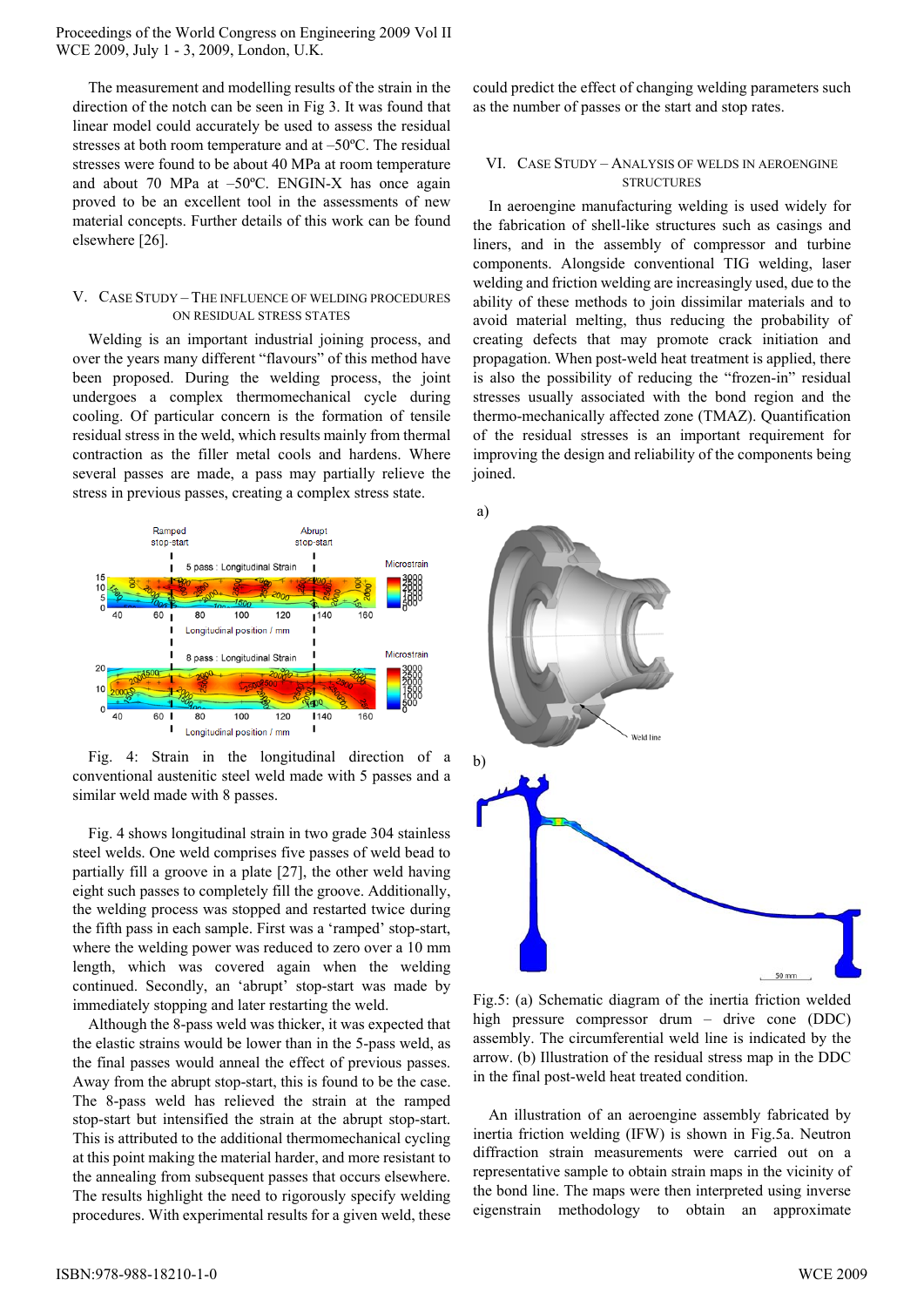reconstruction of the complete residual stress state within the sample [28]. The knowledge of the underlying eigenstrain distributions then allows the solution to be scaled up to obtain a representation of the residual stress state in the full scale assembly. Furthermore, subsequent stress relaxation due to creep during post-weld heat treatment can be readily modelled using finite elements. Fig.5b illustrates the computed residual stress state in the full scale assembly following post-weld machining and heat treatment. The predictions have been validated by comparison against various means of residual stress evaluation, including diffraction and hole drilling.

The study described provides an example of a validated experimental stress analysis approach for structural design of aeroengine assemblies. The combination of experimental strain measurements by TOF neutron diffraction with eigenstrain reconstruction allows complete characterization of the residual stress state, and simulation of subsequent system response to heat treatment and mechanical loading.

# VII. CASE STUDY – THE USE OF STRAIN ANALYSIS TO IDENTIFY MANUFACTURING TECHNIQUES IN ETRUSCAN BRONZE ARTEFACTS

Siano et al [29] studied five archaeological copper alloy objects dated from the 8th to the 4th centuries BC from the Marches National Museum of Archaeology, Ancona, Italy, using X-ray radiography and neutron diffraction (texture and phase analysis on the ROTAX instrument at ISIS) and microstrain measurement on ENGIN-X. The objects, shown in Fig.6, were 1. a double handle from a situla (bucket); 2. a torc (an object-type that can be interpreted as a neck ornament or a trade-ingot); 3. & 4. bow-fibulae (dress fasteners) and; 5. a bracelet.



Fig. 6: The objects under investigation, from the Marches National Museum of Archaeology, Ancona

ENGIN-X microstrain measurements were performed at points on the situla handle and on the torc, using diffraction and transmission set-ups. The radial scans on the situla handle revealed broad peaks with a flat top and a marked texture effect, as evidenced by irregular peak intensities. The peak intensity ratios were fairly constant throughout the scan, which indicated that the preferred orientation was the same. This is compatible with a cube texture that is associated with the typical columnar structure that occurs perpendicularly to the surface of the mould into which the metal is cast. Such a feature was not present in the brazing zone of the handle, which showed random crystal orientation.

In transmission, the handle displayed very distorted spectra, which were composed of several 'single-crystal'-like contributions, confirming again the presence of a preferred orientation. The brazing on the other hand showed 'normal' Bragg edges. In the case of the torc, all pixels in the transmission set-up showed the characteristic Bragg edges that appear in polycrystalline specimens, with only minor departures from an isotropic theoretical transmission. This is indicative of only a very small (or negligible) degree of preferred orientation.

A strain map of a selected region around the middle of the torc was calculated by analysis of the Bragg edge shifts (Fig 7). An inhomogeneous microstrain distribution was found, that is clear evidence of residual stresses originating from cold deformation of the torc during the final working manufacturing step. Two microstrain profiles along orthogonal directions were also measured where the contribution of eventual plastic deformations due to use was probably negligible. The 'powder'- like spectra seen in this case allowed the derivation of the microstrain profiles. Opposite double-phase modulations were observed along the axial and hoop directions. This is a typical indication of cold bending.



Fig. 7: Residual stresses in the necklace bar: (a) a map of the average microstrains through the bar (site T2), determined by analysing the Bragg edge shifts (transmission set-up); (b) two orthogonal microstrain profiles in a lateral zone of the bar (T3), determined by analysing the shifts of the diffraction peaks [29]

The ENGIN-X scans of the situla handle demonstrated a typical columnar structure, which was clear evidence, along with the broad Bragg peaks, that the object was as-cast and did not undergo thermal homogenisation or mechanical treatment. The development of the columnar structure was favoured by the high tin content, which corresponds to a relatively low solidification temperature. Conversely, the complex geometry of the brazing and its fast cooling (induced by the metal contact) resulted in the disordered microstructure revealed by the diffraction scan. The strain map and scans for the torc demonstrated that it was produced through multiple thermal and mechanical treatments, including a final bending. This suggests that the manufacturing of the object began with the casting of a straight rod, which was then cut and modelled to fit a given diameter (e.g. neck diameter). The final material is elastic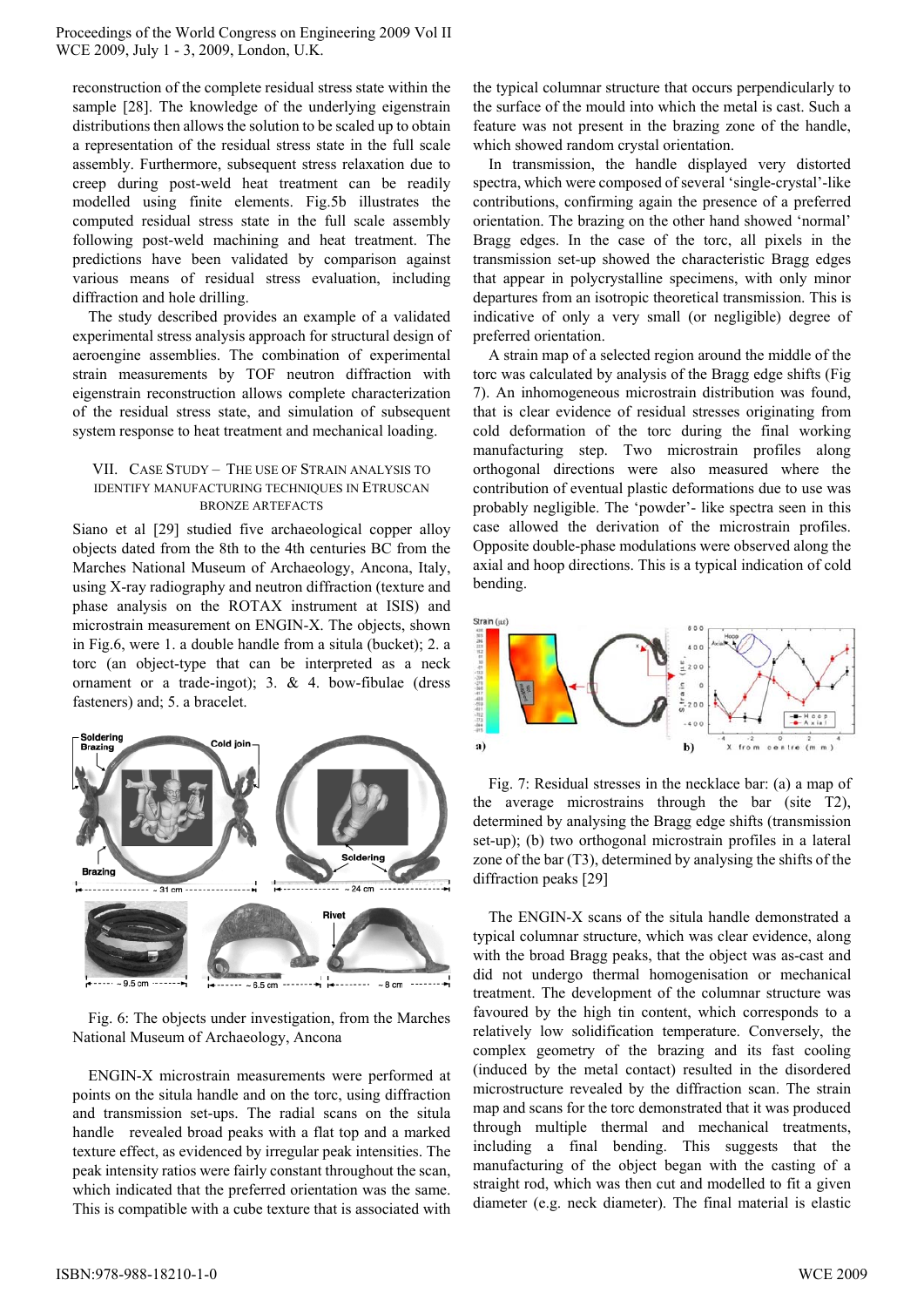rather than plastic. This contrasted with the result for the bracelet. Thus the outwardly similar curved shapes of the handle, the torc, and the bracelet were produced by the ancient metalworkers employing three different sets of procedures.

# VIII. CASE STUDY – NEUTRON BRAGG EDGE STRAIN TOMOGRAPHY USING

Due to the penetration ability and absorption and scattering properties of neutron beams, neutron imaging is now considered an essential tool in many branches of modern material science and engineering, as well as geology, archaeology etc. [30]. A new approach based on energy selective neutron imaging was recently developed using different experimental setups and was able to gather information about the material properties that cannot be obtained in other traditional diffraction modes. Here we present a brief overview of the concept of strain tomography using energy-selective (Bragg edge) transmission measurements (Fig. 8a).



Fig. 8(a) Illustration of the experimental setup for transmission Bragg edge measurement. (b) The variation of hoop and radial strain components as a function of the radial

distance. Strain measured by diffraction are shown by markers (filled circles and hollow squares); finite element modelling results are indicated by triangles. Reconstructed radial and hoop strain distributions are shown by the dashed and continuous lines. [7]

The principle of this novel approach is to analyze the residual strain fields by the de-convolution of unknown distributions of residual elastic strains from a data set collected over a range of positions and rotations, allowing the possibility of reconstructing the entire strain distribution within the interior of an object. Using a model-based approach, the unknown strain distribution is represented by a parametric model and solved by minimisation of the mismatch between the simulated and measured data. This study illustrates the application of the principle using neutron transmission Bragg edge measurements on a well-characterized VAMAS round robin shrink fitted Al ring-and-plug sample. The residual strain profiles reconstructed in this way showed very good agreement with the known strain fields within the sample, measured previously via direct use of neutron diffraction [6].

A further development of the neutron strain tomography approach has been undertaken in a recent study by Abbey et al. [7]. A cylindrical steel sample was quenched in water to create a residual stress profile that showed significant hoop compression near the surface, balanced by moderate tension in the core of the sample. Residual hoop and radial strains were first measured using neutron diffraction on ENGIN-X [31]. This residual stress state was also simulated by FE modelling using carefully characterized heat transfer conditions at the sample surface. The residual strains are indicated by the markers in Fig.8b. The sample was then investigated by neutron transmission Bragg edge measurements using the setup illustrated in Fig.8a.

 Bragg transmission data were analysed by strain tomography using model-based adaptive mesh approach [7]. The hoop and radial strain distributions were represented by a linear superposition of piecewise linear basis functions, and best match was sought between the predictions and transmission strain measurements. The results are illustrated in Fig.8b.

 The problem addressed in this study is interesting from both the practical and fundamental algorithmic viewpoints. Practically, the ability to reconstruct internal strain states from transmission data is likely to open new and exciting possibilities for residual stress analysis, since previously inaccessible configurations may be analysed. Algorithmically, the tomographic reconstruction principle so far has overwhelmingly been used for scalar properties, such as density. Strain, on the other hand, is a multi-component tensor quantity. This presents interesting challenges for the development of this technique. It is important to ensure that the inverse problem addressed is well-posed, either through regularization of the formulation, or by combining transmission data with additional information obtained by other means.